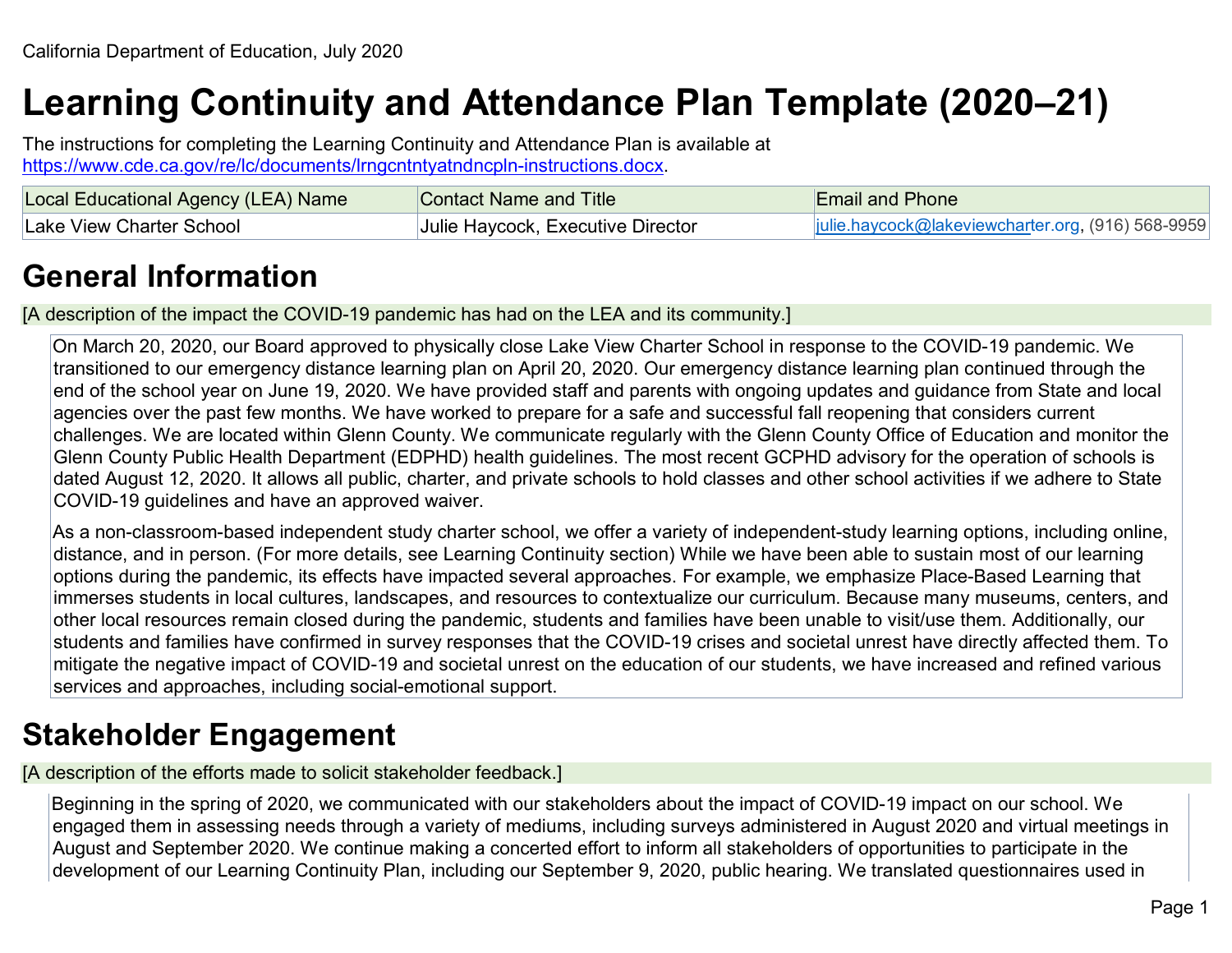surveys into appropriate languages and provided translation services during virtual meetings. Since a substantive portion of our curriculum occurs online, we know an overwhelming majority of our parents and students have access to and are knowledgeable about using the internet. We work with new families to ensure they quickly have access to technology and the internet. Our communication strategies with families include surveys, email, social media, and school websites. We also identify families who do not speak English at home (based on Language Surveys) and translate communications in a language accessible to them. We want to ensure all stakeholders have notice of opportunities to contribute to our Learning Continuity and Attendance Plan, including proposed actions and expenditures. We encourage verbal and written comments.

[A description of the options provided for remote participation in public meetings and public hearings.]

Board meetings, public hearings, and stakeholder input meetings are open to the public via Zoom, ensuring transparency. We inform the public or our Learning Continuity Plan public hearing through emails and our school website. We translate communications as appropriate. We held our public hearing during a special board meeting September 9, 2020. The Board is scheduled to formally approve the Learning Continuity and Attendance Plan on September 23, 2020. We publicize on our website notice of the Learning Continuity and Attendance Plan public hearing (72-hour notice), as well as the separate meeting wherein the Board will decide whether to approve it. We also make a draft of our Learning Continuity plan available for public review at least 72 hours before the public hearing. Members of the public can participate in the public hearing via Zoom and submit comments during the public hearing via Zoom, telephone, or email. Members of the public may also address the Board during the regularly scheduled meeting to approve the Learning Continuity Plan. Members of the public who wish to provide public comment during a regularly scheduled meeting via Zoom or may call a designated number.

[A summary of the feedback provided by specific stakeholder groups.]

We received feedback regarding our Learning Continuity and Attendance Plan from parents and teachers.

Teachers- Our teachers expressed a desire to learn more about mitigating the negative impact on our placed-based-learning by exploring and implementing virtual programs to contextualize the curriculum. Teachers expressed professional development to support trauma due to Covid.

Parents-Given the closures of many community resources, including museums, our parents want access to a compendium of virtual placed- based learning resources such as virtual tours of museums to help contextualize the curriculum. Parents would like access to more connections when the counties open.

[A description of the aspects of the Learning Continuity and Attendance Plan that were influenced by specific stakeholder input.]

Our stakeholder feedback (outlined in the previous section) informed the final version of our Learning Continuity and Attendance Plan in the following manner:

Teachers- Feedback informed various sections of this plan, areas related to professional development to support both potential learning loss and aspects to address the social emotional components of our students.

Parents- Feedback informed various sections of this plan, particularly the Pupil Learning Loss Strategies and expenditures related to social-emotional resources and training.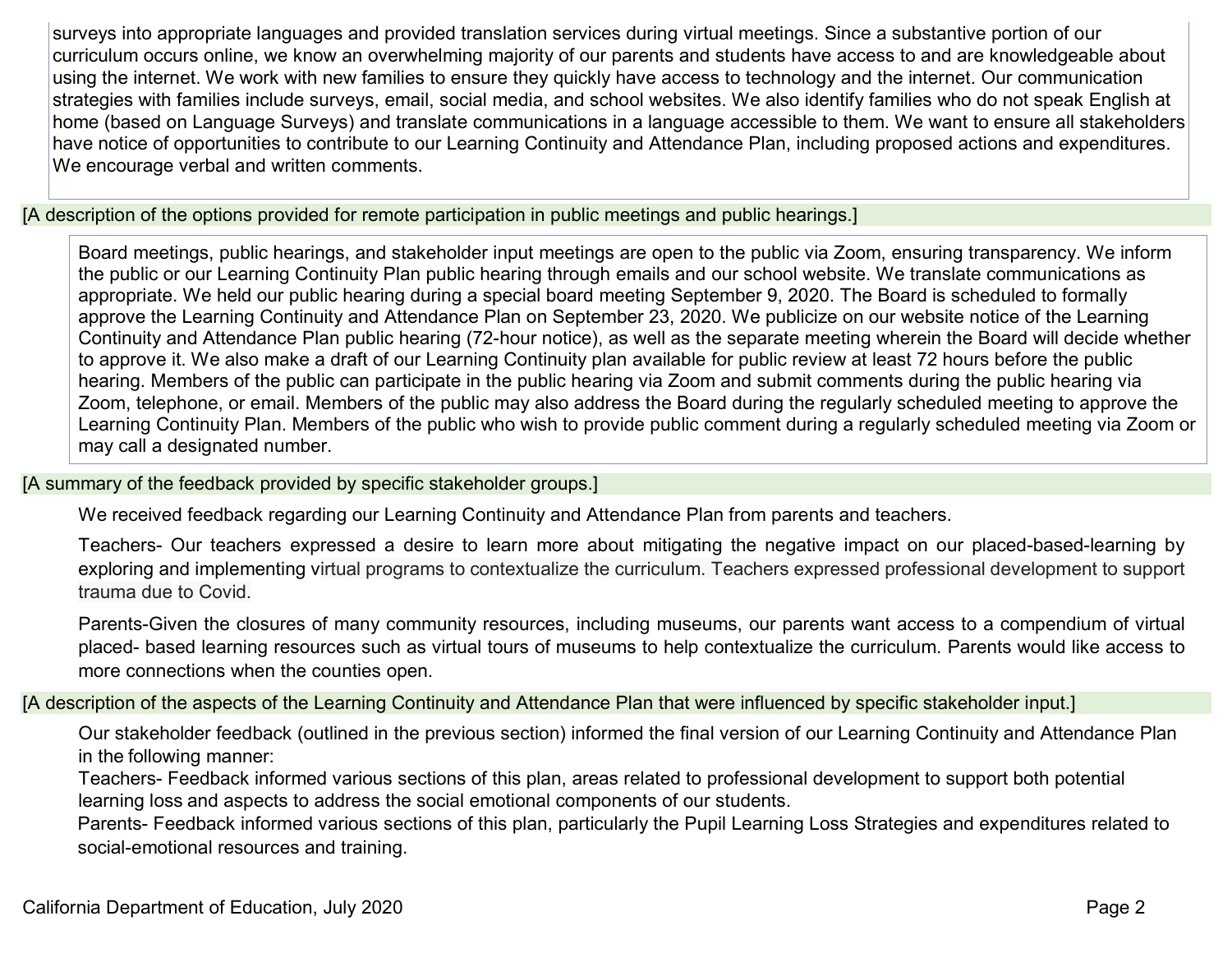## **Continuity of Learning**

## **In-Person Instructional Offerings**

[A description of the actions the LEA will take to offer classroom-based instruction whenever possible, particularly for students who have experienced significant learning loss due to school closures in the 2019–2020 school year or are at a greater risk of experiencing learning loss due to future school closures.]

While we have been able to sustain most of our learning options during the pandemic, its effects have impacted several approaches. For example, we emphasize Place-Based Learning that immerses students in local cultures, landscapes, and resources to contextualize our curriculum. Because many museums, centers, and other local resources remain closed in our county, students and families have been unable to visit/use them. We will adhere to all guidelines, including physical distancing, when State and county guidelines allow us to reopen our in-person activities.

We are implementing trauma-informed practices to mitigate the effects of the COVID-19 pandemic and societal. We elaborate on trauma- informed practices in subsequent sections. As an independent study school, we ensure students are engaged in appropriate educational activities on instructional days, assess the time value of independent work, and the quality of contemporaneous work samples. Additionally, some of our families/students choose conventional courses led by a credentialed teacher.

We provide homeschooling families with a variety of curriculum delivery options and instructional material aligned with California state and Common Core standards. Curriculum delivery options include online instruction courses led by credentialed teachers, offline courses, and virtual courses. Upon enrollment, we assign an appropriately certified home school teacher (HST) to a family to collaboratively create an individual education that reflects a combination of optimal learning approaches. The role of an HST is similar to that of a case manager teacher within and the exceptional needs education environment, including monitoring the academic progress of students assigned to their caseload and supporting parents. During regularly scheduled meetings, HSTs collaborate with families to provide needed support and to review student performance and progress to date. HSTs also schedule additional appointments and support as needed. As we have done before the State and county in-person restrictions, we discuss with each family the curriculum delivery options available during the COVID19 shelter in place restrictions. Below is a summary:

1) Teacher-Directed Instructional Model

- Teacher and families select materials (e.g.,district-adopted textbooks and placed-basedlearning resources)
- Students engage through asynchronous or on-demand approaches and synchronous or live sessions using digital platforms such as Zoom and an online learning management system called Schoology.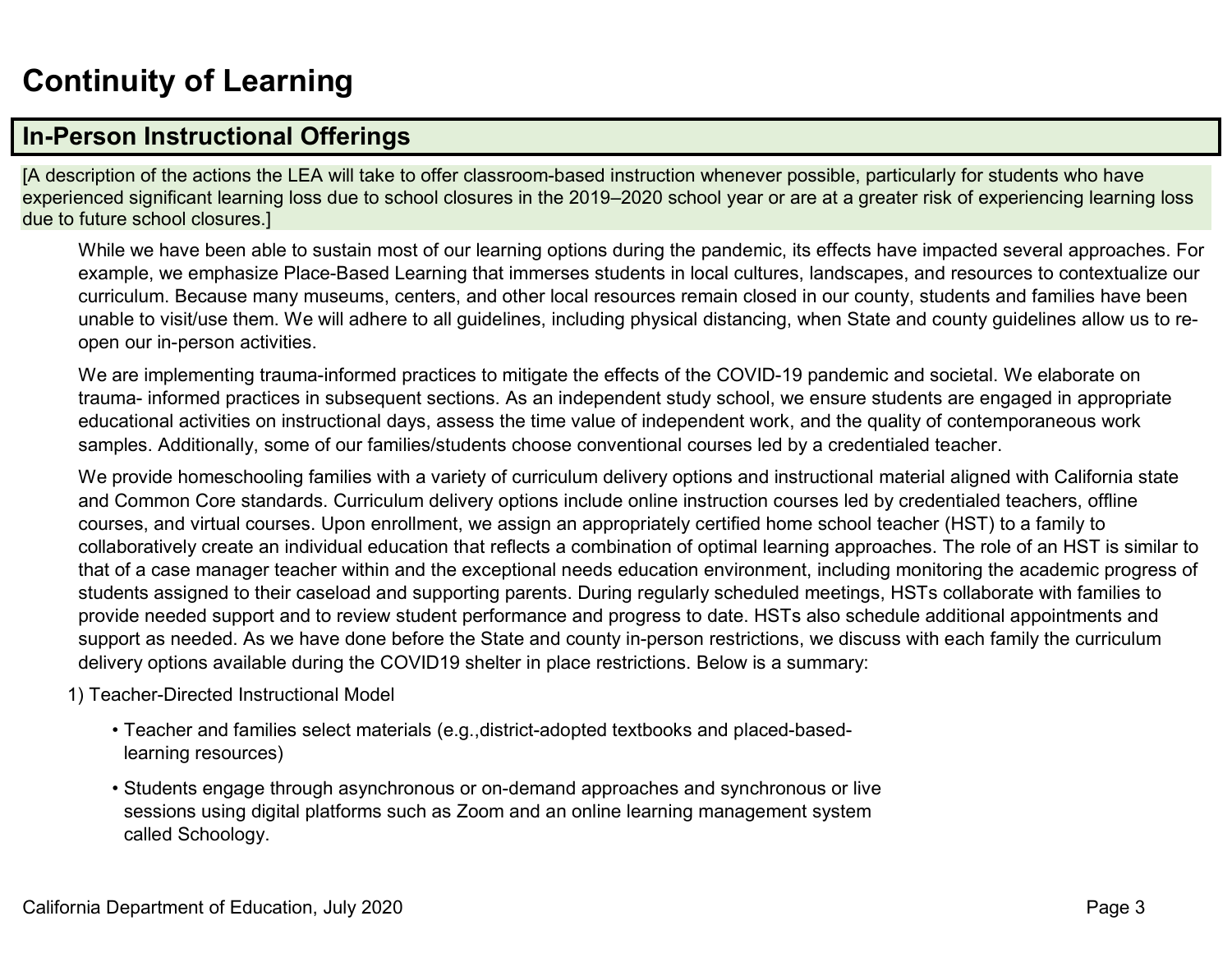- Teacher prioritizes learning goals and determines full or partial credit
- Teacher communicates with students and families regarding academic progress through phone, meetings (in-person or virtual), and Schoology.

2) Online Instructional Model Instruction provided through district-licensed online content resources such as Edgenuity.

- Students engage through asynchronous or on-demand approaches and synchronous or live sessions using digital platforms such as Zoom and an online learning management system called Schoology
- Credentialed teacher communicates with students and families through a school-licensed online program, phone, meetings (in-person or virtual), and Schoology.
- Our online middle and high school models are called virtual academies
- 3) Blended Instructional Model
- Teacher and families select materials (e.g., digital links, digitized materials, district-adopted textbooks, and placed-based-learning resources)
- Students engage through asynchronous or on-demand approaches, as well as synchronous or live sessions using digital platforms such as Zoom and an online learning management system called Schoology.
- Teacher enhances district-licensed online content resources (e.g., Edgenuity), prioritizes learning goals, and determines full or partial credit
- Teacher communicates with students and families through a school-licensed online program, phone, meetings (in-person or virtual), and Schoology
- Our online middle and high school models are called virtual academies

We do not attempt to recreate long, traditional school days at home. Instead, we focus on strategically combining synchronous (live) and on- demand (asynchronous) approaches that leverage the full array of technology and online-based resources to individualize support for each student, including the amount of time spent on a learning activity. We also make an effort to divide learning objectives into manageable chunks to accommodate reduced attention spans resulting from home and societal level distractions.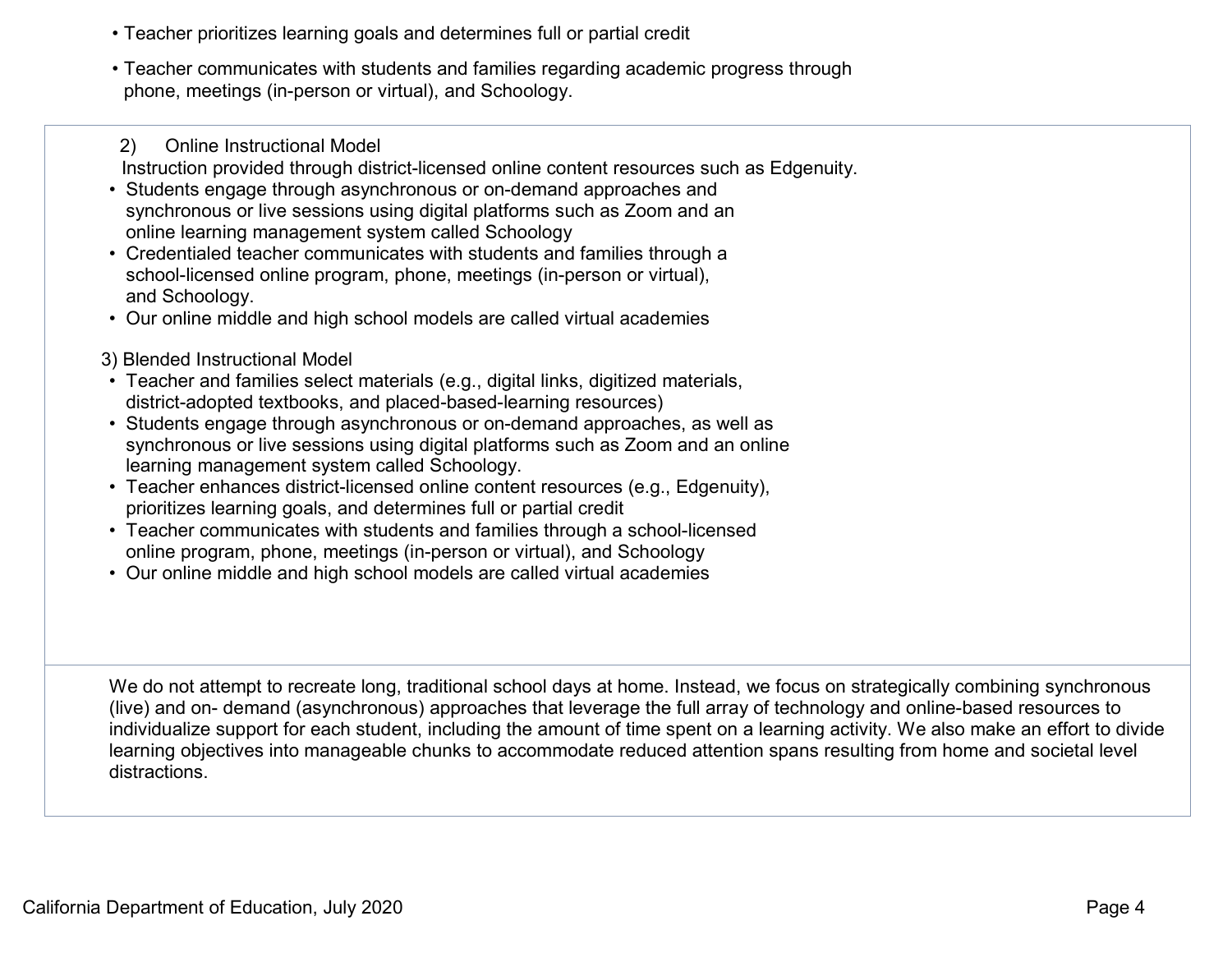### **Actions Related to In-Person Instructional Offerings [additional rows and actions may be added as necessary]**

| Description                                                                                                                                                                                                                                                                                     | <b>Total Funds</b> | Contributing |
|-------------------------------------------------------------------------------------------------------------------------------------------------------------------------------------------------------------------------------------------------------------------------------------------------|--------------------|--------------|
| Expenditures associated with researching and access to virtual access to community resources, including<br>museum, Nature program, STEM Experiences, Aerospace Museum Virtual Guided Learning Experiences<br>specifically for unduplicated students who have challenges paying for the programs | \$1,500            |              |
| Lake View will provide instructional materials and will ensure students have access to appropriate materials in<br>a safe environment to work toward improving student outcomes.                                                                                                                | \$42,000           |              |

### **Distance Learning Program**

#### **Continuity of Instruction**

[A description of how the LEA will provide continuity of instruction during the school year to ensure pupils have access to a full curriculum of substantially similar quality regardless of the method of delivery, including the LEA's plan for curriculum and instructional resources that will ensure instructional continuity for pupils if a transition between in-person instruction and distance learning is necessary.]

Because we are a non-classroom-based independent study charter school, we have been able to sustain most of our learning options during the pandemic. We are implementing trauma-informed practices to mitigate the effects of the COVID-19 pandemic and societal challenges. We elaborate on trauma-informed practices in subsequent sections. We ensure students are engaged in appropriate educational activities on instructional days, assess the time value of independent work, and the quality of contemporaneous work samples. Additionally, some of our families/students choose conventional courses led by a credentialed teacher.

We provide homeschooling families with a variety of curriculum delivery options and instructional material aligned with California state and Common Core standards. Curriculum delivery options include online instruction courses led by credentialed teachers, offline courses, and virtual courses. Upon enrollment, we assign an appropriately certified home school teacher (HST) to a family to collaboratively create an individualized education plan that reflects a combination of optimal learning approaches. The role of an HST is similar to that of a case manager teacher within the exceptional needs education environment, including monitoring the academic progress of students assigned to their caseload and supporting parents. During regularly scheduled meetings, HSTs collaborate with families to provide needed support and to review student performance and progress to date. HSTs also schedule additional appointments and support as needed. As we have done before the State and county in-person restrictions, we discuss with each family the curriculum delivery options available during the COVID19 shelter in place restrictions. Below is a summary:

- 1) Teacher-Directed Instructional Model
	- Teacher and families select materials (e.g.,district-adopted textbooks and placed-based-learning resources)
	- Students engage through asynchronous or on-demand approaches and synchronous or live sessions using digital platforms such as Zoom and an online learning management system, such as Schoology.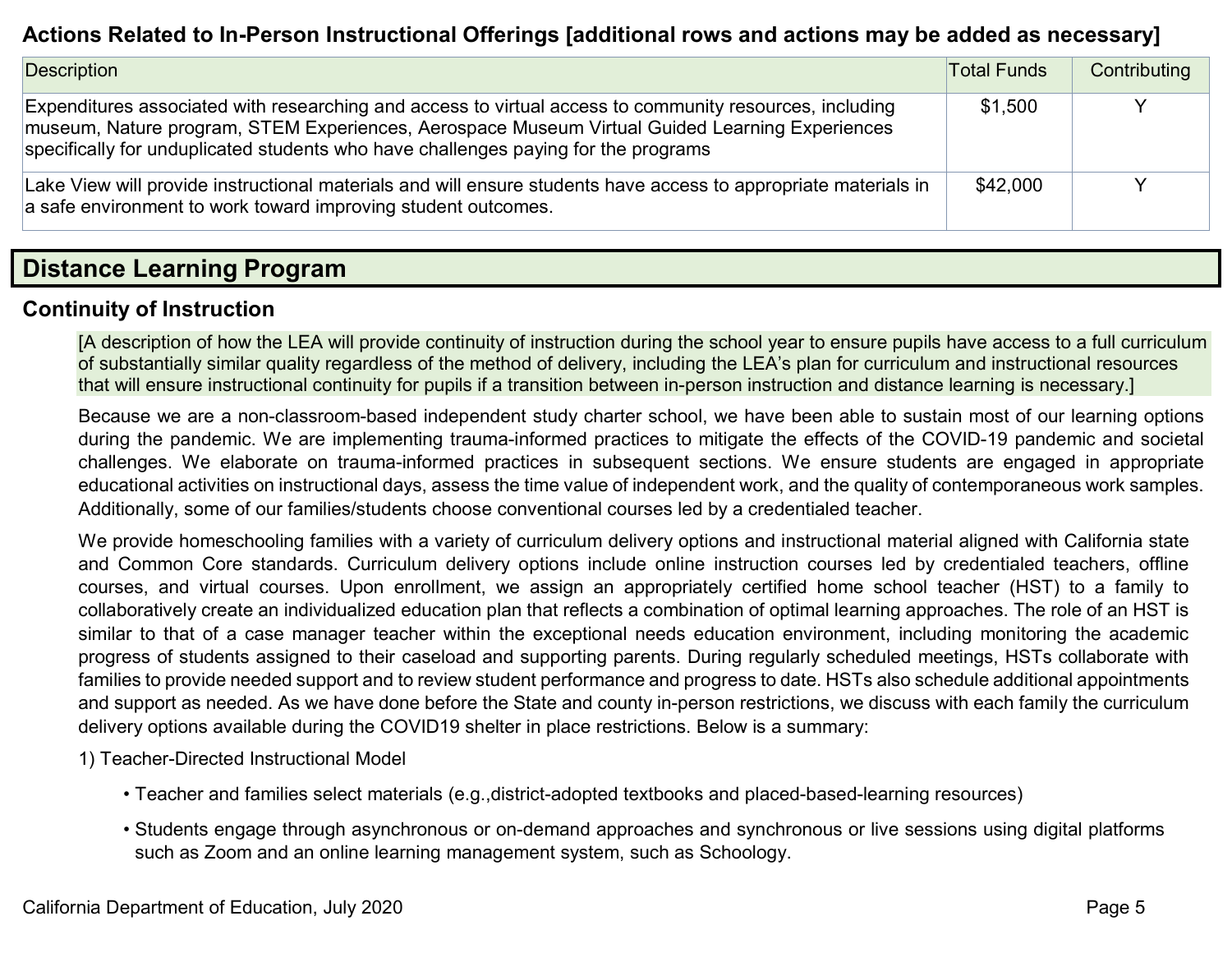- Teacher prioritizes learning goals and determines full or partial credit
- Teacher communicates with students and families regarding academic progress through phone, meetings (in-person or virtual), such as Schoology.
- 2) Online Instructional Model
	- Instruction provided through district-licensed online content resources such as Edgenuity.
	- Students engage through asynchronous or on-demand approaches and synchronous or live sessions using digital platforms such as Zoom and an online learning management system called Schoology Credentialed teacher communicates with students and families through a school-licensed online program, phone, meetings (in-person or virtual), and Schoology.
	- Our online middle and high school models are called virtual academies
- 3) Blended Instructional Model
	- Teacher and families select materials (e.g., digital links, digitized materials, district-adopted textbooks, and placed-basedlearning resources)
	- Students engage through asynchronous or on-demand approaches, as well as synchronous or live sessions using digital platforms such as Zoom and an online learning management system called Schoology.
	- Teacher enhances district-licensed online content resources (e.g., Edgenuity), prioritizes learning goals, and determines full or partial credit
	- Teacher communicates with students and families through a school-licensed online program, phone, meetings (in-person or virtual), and Schoology
	- Our online middle and high school models are called virtual academies

We do not attempt to recreate long, traditional school days at home. Instead, we focus on strategically combining synchronous (live) and on- demand (asynchronous) approaches that leverage the full array of technology and online-based resources to individualize support for each student, including the amount of time spent on a learning activity. We also make an effort to divide learning objectives into manageable chunks to accommodate reduced attention spans resulting from home and societal level distractions.

### **Access to Devices and Connectivity**

[A description of how the LEA will ensure access to devices and connectivity for all pupils to support distance learning.]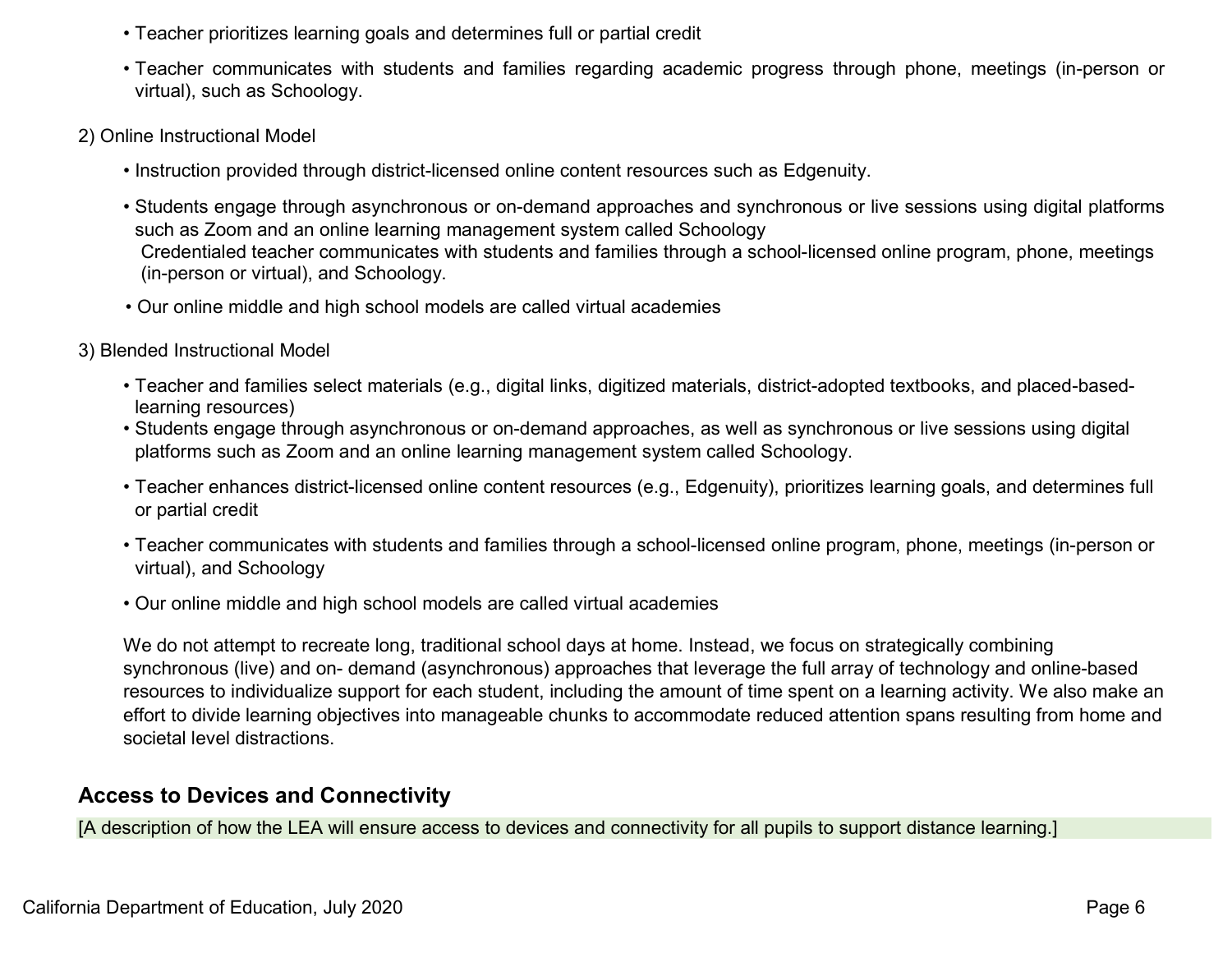As part of our emergency closure in March of 2020, we began administering surveys and holding planning meetings intended to identify needed technology, particularly for students identified as English Learners (ELs), those with exceptional learning needs, and those living in poverty or foster care, and those experiencing homeless. We have continued administering these surveys and meetings in August and September 2020. Through surveys and discussions, we have made a concerted effort to identify families in need of technology devices or access to the internet. Most importantly, each of our students and families meets with their designated HST regularly to focus on academic progress and identify needs, including technology. When we learn of families in need of technology, the HST follows through immediately to process an appropriate order. We hand-delivered computers and hard copies of the curriculum to students (and their caregivers) living domestic violence shelters. Of course, we make sure to provide families with distance learning packets, including hard copies of the curriculum, while they receive the ordered technology.

We have used appropriate funding sources to provide all families with the technology needed to participate in our curriculum equitably. We pay particular attention to the needs of English learners, those with exceptional learning needs, those living in poverty, those living in foster care, and those experiencing homelessness. High-speed internet access is critical to the smooth operation of our regular curriculum delivery options. Based on survey responses and communications, most families and students have access to the technology, participate in learning effectively, including access to high-speed internet. However, we have purchased devices and equipment to access the internet, including Wi-Fi hotspots, and provided them to families who need them. We also attempt to use external resources to help families, including a list of free and reduced internet companies as options.

We are also vigilant of student privacy (e.g., FERPA and California Student Online Personal Protection Act). We take care not to record or take pictures of virtual meetings and use passwords to help prevent security breaches such as Zoombombing. We also use Zoom educator accounts (instead of consumer accounts) that offer more stringent privacy policies. We make a concerted effort to use only technology products that have that meet privacy compliance concerns.

We elaborate on related professional development in the section below called Distance Learning Development.

### **Pupil Participation and Progress**

[A description of how the LEA will assess pupil progress through live contacts and synchronous instructional minutes, and a description of how the LEA will measure participation and time value of pupil work.]

We are aware that COVID-19 and societal unrest may influence many of our students to disengage. Accurately monitoring engagement is one of the most important ways we can help ensure student learning and monitor student wellbeing during a pandemic and societal unrest.

We are a non-classroom-based independent study work charter school and have operated as such for several years. While our school year is 175 instructional days, some of the language in Education Code §43502 (based on AB77), including daily synchronous instructional minutes with a teacher, do not apply to our format. To ensure each student is engaged in appropriate educational activities on instructional days, we assess the time value of independent work and the quality of contemporaneous work samples. We also monitor participation in conventional courses led by a credentialed teacher and those provided by a third-party provider such as Edgenuity.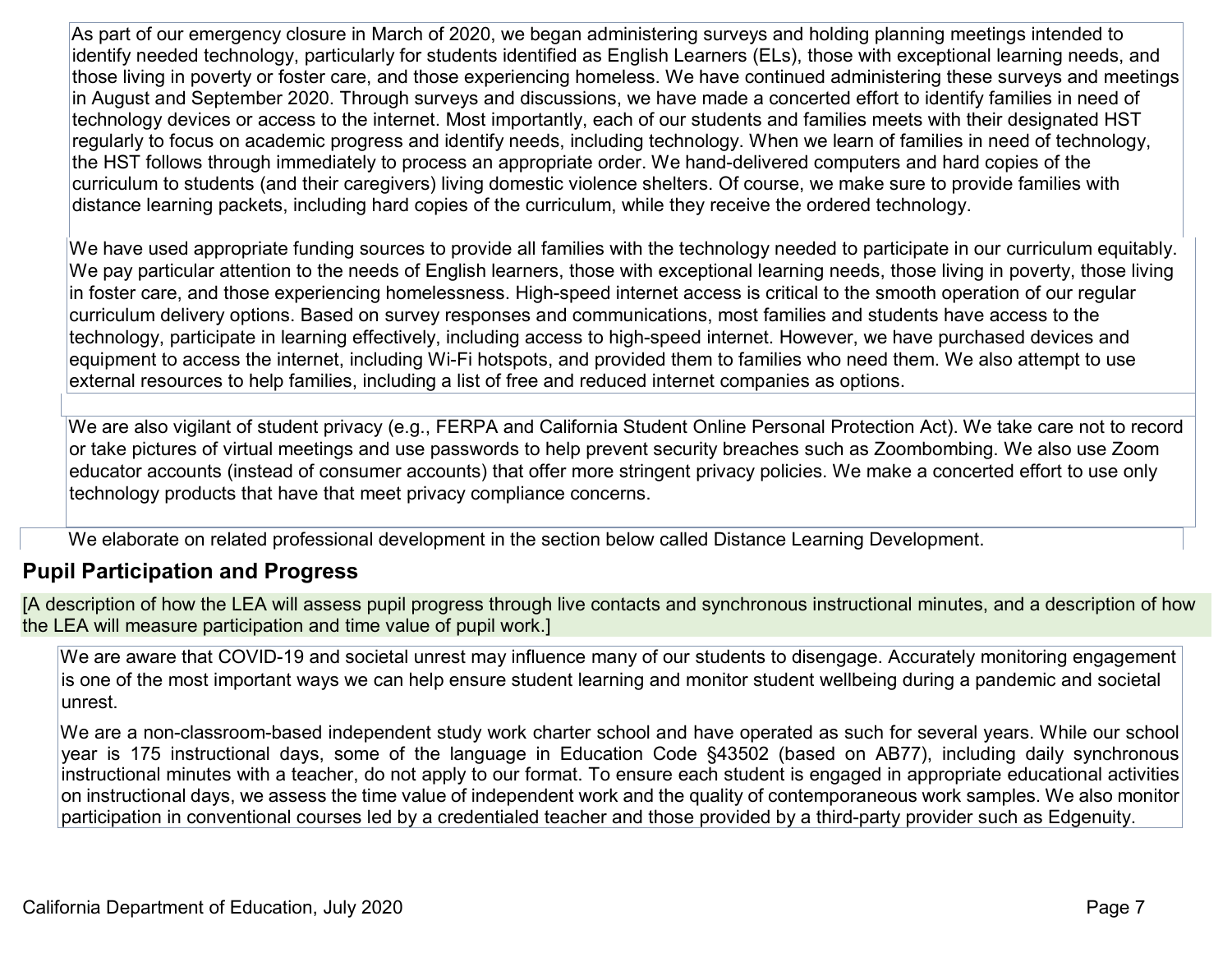Additionally, we measure student engagement through regular meetings (in-person or virtual) with families (minimum of every 20 days) and students, office hours via telephone or online, participation in scheduled live synchronous sessions, completion of asynchronous assignments, participation in diagnostic assessments and formative assessments. We use our student information system (Pathways) to track progress, including daily engagement records.

## **Distance Learning Professional Development**

[A description of the professional development and resources that will be provided to staff to support the distance learning program, including technological support.]

Our staff training includes learning how to use Google Classroom, an online learning management system that allows teachers to create lessons and implement them, assignments, make announcements, store or link instructional materials, monitor progress, etc. Our middle and high school teachers also participate in professional training specific to our virtual academies. We have also developed a new resource for parents that includes community and academic information.

Our distance learning professional training also focuses on peaking student interest in a topic, concept, or phenomenon before engaging them in a related lesson. We use a variety of online (mostly asynchronous or on-demand) and place-based learning approaches to build student curiosity. Often, this requires vetting information ahead of time to modify for various learning needs. We make an effort to learn how to create lessons that leverage the vast array of available digital resources without replicating a conventional linear lesson plan. As an example, if one were to look at a digitized instructional unit plan, it is interactive, dynamic. It includes visually rich options (highlighted with icons) with hyperlinks. All synchronous and asynchronous tasks directly support an overarching unit question.

Our professional training also focuses on the Universal Design Learning framework, including maximizing the variety of learning and communication modalities. We do not all learn or communicate in the same way. Sometimes students need visual representations to understand, while others need to practice a skill. In the same, students may express their comprehension better if allowed to do it in a variety of ways, including comics, podcasts, short videos, voice-to-text dictation, etc. Thus, we also try to differentiate asynchronous tasks to address student ability levels and learning styles. As an example, many web-based programs infuse algorithms to automatically adjust the starting point or pace of a learning task. Targeted animations, videos, or other media delivered asynchronously also provide a critical context of an abstract concept and allow students to review as often as needed and at their optimal pace. This approach facilitates student application of what they learn or experience through place-based-learning.

This year, we have added two new aspects of our professional training related to distance learning. First, we are focusing on strategies to accelerate learning. We explain our accelerated learning approach in greater detail in other sections, including Pupil Learning Loss. Second, we are helping staff and families learn how to implement trauma-informed practices within a distance format. Trauma-informed practices were implemented as tier 2 supports before the pandemic but will implement them as tier 1 support this year. Our approach to trauma informed practices is explained in greater detail in other sections, including Mental Health and Social and Emotional Well-Being.

### **Staff Roles and Responsibilities**

[A description of the new roles and responsibilities of affected staff as a result of COVID-19.]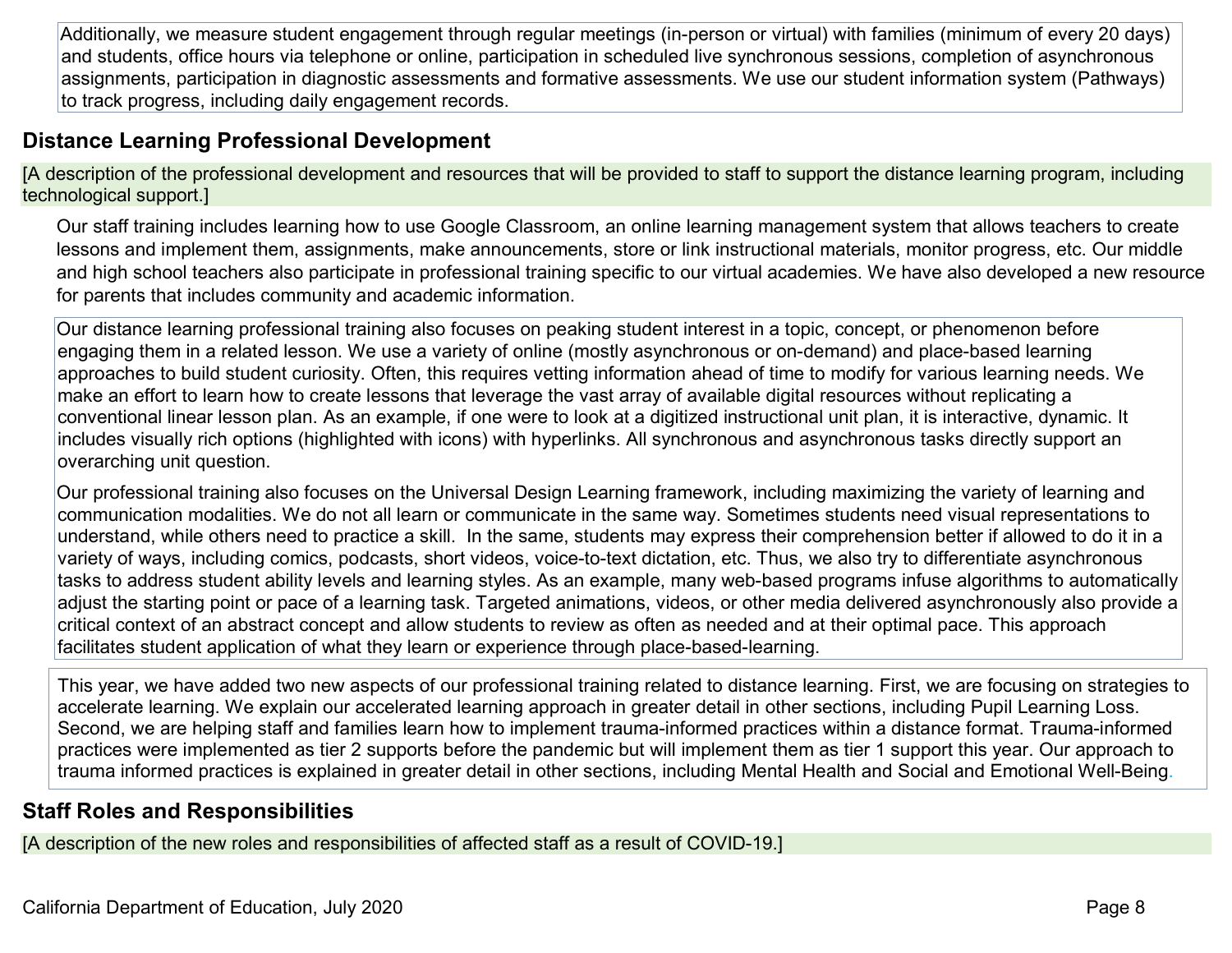The roles of our teachers have not changed drastically due to COVID-19. All Homeschool Teachers will be meeting with their families through a virtual program such as ZOOM for their Learning Period Meetings. HST's will be providing Trauma-Based Practices into their meeting with students.

### **Supports for Pupils with Unique Needs**

[A description of the additional supports the LEA will provide during distance learning to assist pupils with unique needs, including English learners, pupils with exceptional needs served across the full continuum of placements, pupils in foster care, and pupils who are experiencing homelessness.]

Below is a summary of the support we provide students with unique needs. More than any other aspect of our curriculum, we will address the individual needs of students through a tiered trauma-informed practice approach. We explain our trauma-informed practices in greater detail within other sections, including Mental Health and Social and Emotional Well-Being. The following is a summary of how we support the individual needs of students beyond our trauma-informed practices:

#### **English Learners**

We provide live online leveled designated ELD classes composed of approximately 20 students. Our ELD Coordinator monitors student progress and communicates with administrators and teachers. Students identified as long-term English learners receive additional English language development, twice a week in 45-minute live sessions. Additionally, we integrate English language development in and through specific subject matter courses. Our virtual curriculum options (E.g., MobyMax, BrainPop, McGraw-Hill ODI) facilitate embedded ELD instructional support, including built-in accommodations, parent portals, instructional videos, hands-on activities, performance tasks, and progress monitoring. Our professional development related to English learners focuses on learning to use a range of information systems (e.g., graphic organizers, diagrams, videos, or other media) and improved language models (e.g., sentence frames and stems) to provide comprehensible input and structure. These instructional supports are aligned with our core instructional approach (UDL), emphasizing multiple means of engagement, representation, and expression. Further, we will offer virtual events and workshops (called Community Connections) that facilitate opportunities for students to practice their conversational English speaking skills and improve their connection to other students. Our Community Connections initiative also offers scheduled workshops for the parents of our English learners.

#### **Pupils with Exceptional Needs**

Our core program implements California's multi-tiered system of support framework (MTSS), an inclusive model for meeting the needs of all students, including those with exceptional needs. Essentially, MTSS is a whole-school, data-driven, prevention-based framework through which we provide a continuum of supports to address varying student needs. We combine our MTSS approach with an inclusive core instructional program based on the principles of UDL, regular monitoring of academic and behavioral indicators, and tailored differentiated support for all students. Tier 1 supports are available to all and are intended to meet the needs of approximately 80 to 90% of students. This year, our tier 1 supports include trauma-informed practices. When our universal supports are insufficient to address individual academic or behavioral needs, we administer level 2 or additional supports individually and in small groups. These supports are short term and deployed rapidly to address issues as they arise for approximately 5-10% of students. For example, our Community Coordinators offer workshops that address specific science math standards to engage students and provide outreach during the pandemic.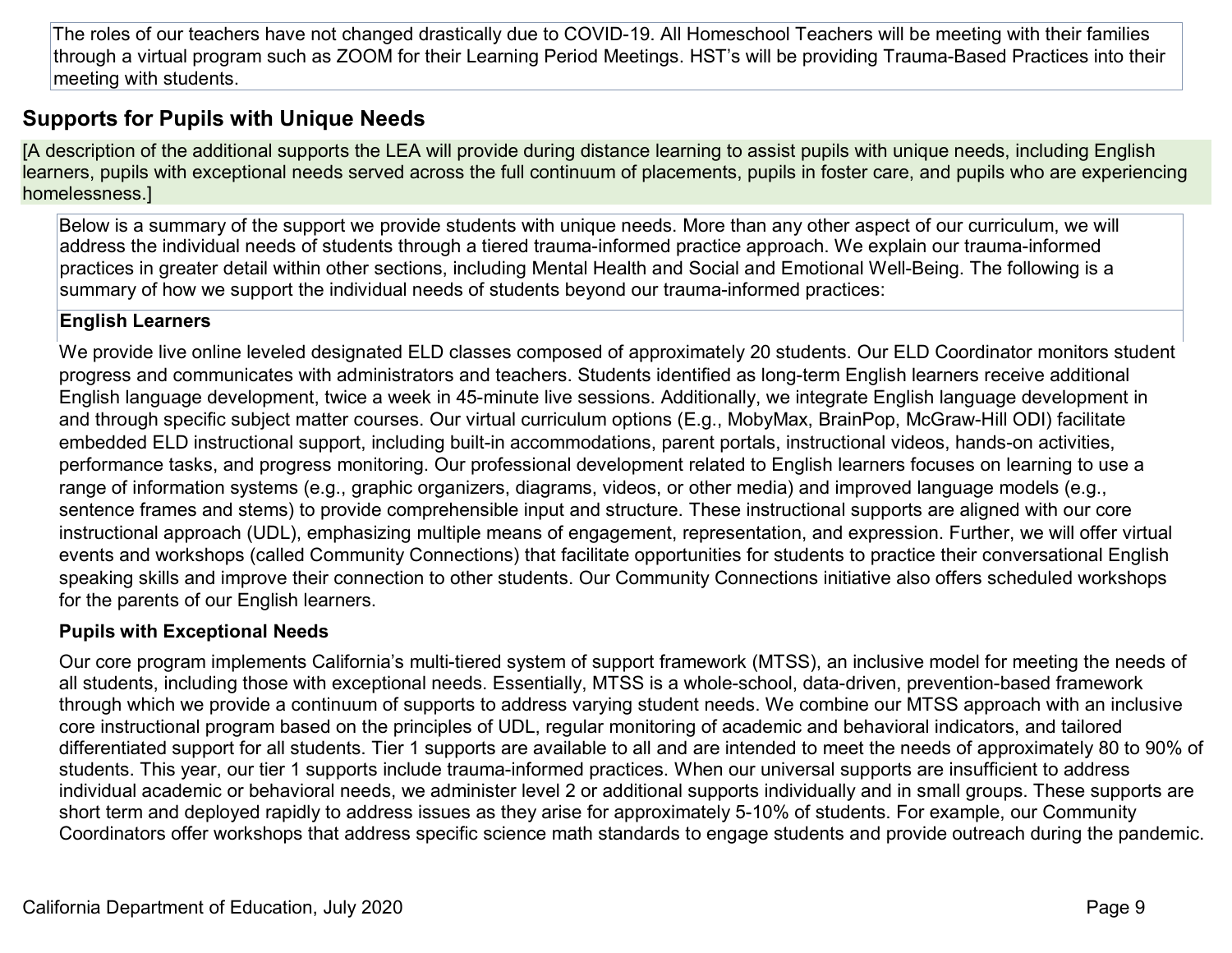However, there approximately 1-5% of our students require additional focused tier 3 supports. These supports are intensive and often are longer-term.

Despite COVID-19 and societal unrest, we have not experienced any student disengaging for ten instructional days or longer, necessitating the crafting of specific distance learning plans within a student's individualized education program, or IEP. However, we are working with families to determine how best to administer occupational, speech, or physical therapy virtually. Our attempted solution varies according to the need of each student and family. We are also trying to find a way to administer assessments virtually as needed optimally.

We launched a directed studies course. And improved our Life Skills and ATP courses. Google Classroom was also created for SAI with both an Instructional and Compliance Coach. A Reading specialist is also available to help and support students.

#### **Pupils who are Experiencing Homelessness and Those in Foster Care**

Many of our students in foster care are experiencing a negative impact due to COVID-19 and societal unrest. As an example, we are noticing a higher transiency rate among foster families. An increased number of students are also experiencing homelessness (including doubling up with another family) as a direct result of COVID-19. To improve services for students experiencing homelessness or foster care, we are:

1. Strategically planning for and implementing a time during the instructional day to learn more about students and to listen to their concerns and needs. For example, teachers use communication circles during class (synchronous and online) to help normalize student struggles and to increase resiliency.

2. Continuing to maintain a personalized relationship with students and families. The impact of the pandemic and societal unrest increases student concerns about the safety and emotional wellbeing of their family. We strive to establish meaningful relationships with families to mitigate the adverse effects of the pandemic and unrest by helping facilitate a safe and supportive environment for learning. We do this in a variety of ways, which is explained in greater detail in the Mental Health and Social-Emotional Support section.

3. Maximize instructional flexibility and support. Students in foster care or experiencing homelessness may be unable to attend each realtime class or meet a project deadline. We are aware of the need for increased flexibility. We will wo

Increased outreach and coordination with community resources to provide basic needs, including food, shelter, clothing, and technology. Given the impact of the pandemic and societal unrest, we are unable to meet every student's need without the support of community resources, including county and state agencies. For example, we are active members of a community resource network where we learn more about available resources for our students and how to expedite referrals. Additionally, we are delivering to all of our students experiencing homeless or foster care with care backpacks that contain school supplies.

#### **Actions Related to the Distance Learning Program [additional rows and actions may be added as necessary]**

| Description                                                                                                                                                         | <b>Total Funds</b> | Contributing |
|---------------------------------------------------------------------------------------------------------------------------------------------------------------------|--------------------|--------------|
| MobyMax and other instructional material/resources to help EL, foster youth and low-income students to<br>support intervention and universal learning subscriptions | \$6,756            |              |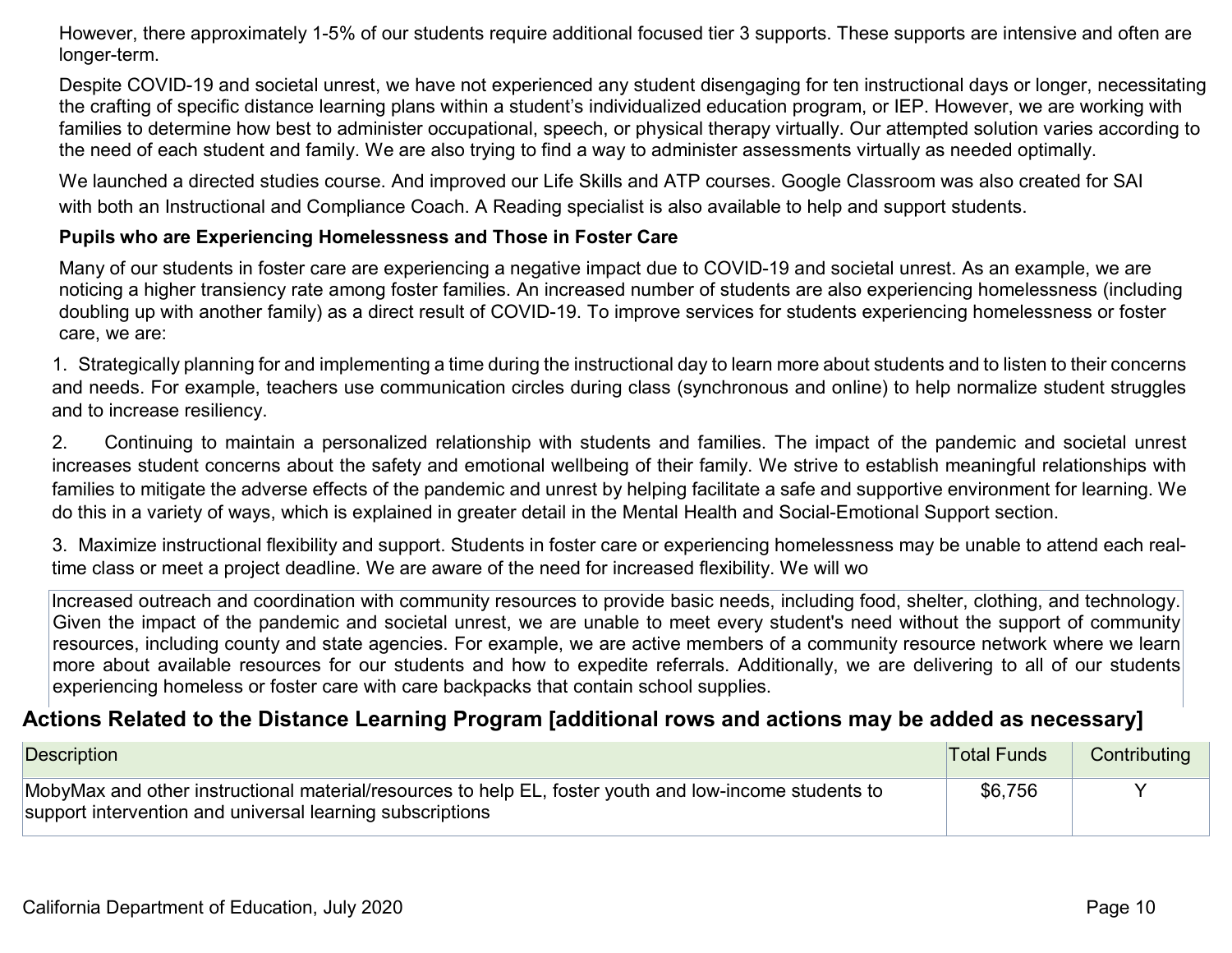| Description                                                                                                                                                                                                                                                                                                                                   | <b>Total Funds</b> | Contributing |
|-----------------------------------------------------------------------------------------------------------------------------------------------------------------------------------------------------------------------------------------------------------------------------------------------------------------------------------------------|--------------------|--------------|
| Technology to support EL Designees to support communication with our students legibly zia zoom. Provide<br>modeling and scaffolding during these lessons.                                                                                                                                                                                     | \$1,800            |              |
| STAR360 diagnostic/interim assessments: Implement a variety of assessments to monitor student progress<br>and continual assessment to provide targeted instruction and intervention                                                                                                                                                           | \$10,923           |              |
| Additional devices, including Chromebooks for English learners, students living in poverty, students placed in<br>foster care, students experiencing homelessness, and those with exceptional needs. This will provide access<br>to online curriculum, online community partners and other resources to support students in academic progress | \$42,075           | $\checkmark$ |
| Lake View will continue to monitor local and state guidelines related to in-person offerings. Technology, access<br>and training will be provided to support staff and students to increase and improve services.                                                                                                                             | \$12,570           | $\checkmark$ |
| Costs to implement Community Connections program include hot spots for connectivity, web cameras/tripods<br>for the Community Coordinators to host/produce the workshops                                                                                                                                                                      | \$1,500            | N            |

## **Pupil Learning Loss**

[A description of how the LEA will address pupil learning loss that results from COVID-19 during the 2019–2020 and 2020–21 school years, including how the LEA will assess pupils to measure learning status, particularly in the areas of English language arts, English language development, and mathematics.]

In response to Governor Newsom's Executive Order N-33-20, we stopped our normal school operations from March through June of 2020. Also, in March 2020, the Governor suspended the California Assessment of Student Performance and Progress (CAASPP) and English Language Proficiency Assessments for California (ELPAC). The pandemic also directly affected many of our families, rendering it difficult for them to participate in or focus on our interim assessments during the second half of the 2019-20 school year. Thus, many of our students were unable to complete their ELPACs and STAR360 diagnostic assessment cycle. The validity of spring 2020 interim assessment results for those students who did participate is uncertain given the impact of the pandemic on our families, including trauma experienced by students. Additionally, in late March 2020, the U.S. Department of Education approved California's waiver of the Every Student Succeeds Act (ESSA) assessment and accountability requirements for the 2019–20 school year. Consequently, the California Department of Education did not report Dashboard results for the 2019-20 school year.

The foundation of our plan to mitigate learning loss and accelerate learning is the infusion of trauma-informed practices into the curriculum. We explain this approach in greater detail in the Mental Health and Social and Emotional Well-Being section. Beyond our trauma-informed practices, we will use a balanced array of assessments to determine the extent of learning loss carried over from the 2019-20 school year, including formative and diagnostic assessments. We will administer the STAR360 diagnostic for ELA, early literacy, and math at the beginning of the school year, again at the end of semester 1, and a third time toward the end of semester 2. We plan to analyze the results of our diagnostic assessments to formulate a general understanding of how students are progressing toward understanding State content standards. The results of these assessments may influence our grade and course scope and sequences.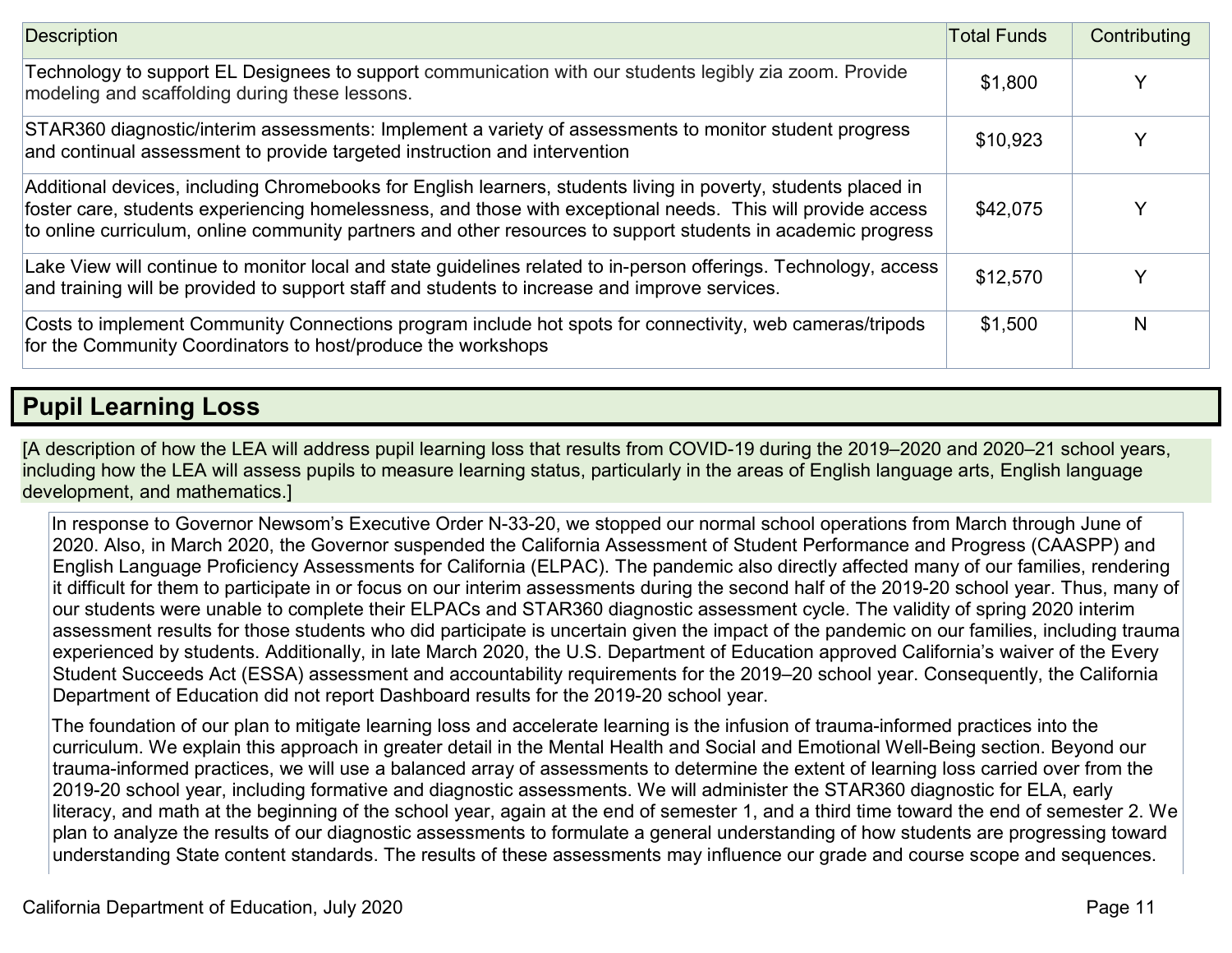We are doing our best to administer Initial ELPAC within 30 days and are aware of a possible 45-day extension (not official). If a student is unable to complete the Initial ELPAC within 30 days, we use the results of the Home Language Survey to identify presumptive English learner students and notify their parents/guardians that English language development courses and resources.

Beyond our diagnostics results, we will rely heavily on formative assessments to formulate additional details of student learning proficiencies. A formative assessment refers to a first-hand evaluation of student proficiency during a lesson. Teachers can engage in this type of evaluation using a variety of methods, including asking probing questions and observing students during student to student discussions. In this manner, a teacher may also consider English language proficiency and make immediate adjustments. We explain our strategies for implementing formative assessments and accelerating learning in greater detail in the next section.

We will use the same approach explained in the Pupil and Family Engagement and Outreach section to communicate with parents regarding student learning loss and progress.

### **Pupil Learning Loss Strategies**

[A description of the actions and strategies the LEA will use to address learning loss and accelerate learning progress for pupils, as needed, including how these strategies differ for pupils who are English learners; low-income; foster youth; pupils with exceptional needs; and pupils experiencing homelessness.]

As stated in the previous section, the foundation of our plan to mitigate learning loss and accelerate learning is the infusion of traumainformed practices into the curriculum. Trauma-informed practices help meet student social-emotional needs facilitating an improved focus on their education. In particular, English learners, students living in poverty, students placed in foster care, students experiencing homelessness, and those with exceptional needs are most vulnerable to the effects of risk factors outside of school. We cannot reasonably expect a student to focus on her geometry class if her family is unable to pay the rent. Our trauma-informed practices include establishing a safe and comfortable learning environment. For example, teachers foster a safe learning environment by incorporating community-building activities into live classes. These opportunities encourage students to share personal information, including their interests or concerns, or difficulties focusing on schoolwork. We also use Zoom break-out rooms to facilitate more intimate students grouping reducing anxiety and allowing teachers to check in with each group. Additionally, we try to increase student perspectives, backgrounds, interests, and experiences in both synchronous and asynchronous sessions to improve their agency. Within asynchronous tasks or resources, we include a personalized message or words of encouragement. Regardless of synchronous or asynchronous approach, we refine our lesson learning objectives to help with student attentional spans and break tasks into smaller chunks.

Our instructional supports also reflect the Universal Design Learning framework and focuses on maximizing the variety of learning and communication modalities. We do not all learn or communicate in the same way. Sometimes students need visual representations to understand, while others need to practice a skill. In the same, students may express their comprehension better if allowed to do it in a variety of ways, including comics, podcasts, short videos, voice-to-text dictation, etc. Thus, we also try to differentiate asynchronous tasks to address student ability levels and learning styles. As an example, many web-based programs infuse algorithms to automatically adjust the starting point or pace of a learning task. Targeted animations, videos, or other media delivered asynchronously also provide a critical context of an abstract concept and allow students to review as often as needed and at their optimal pace.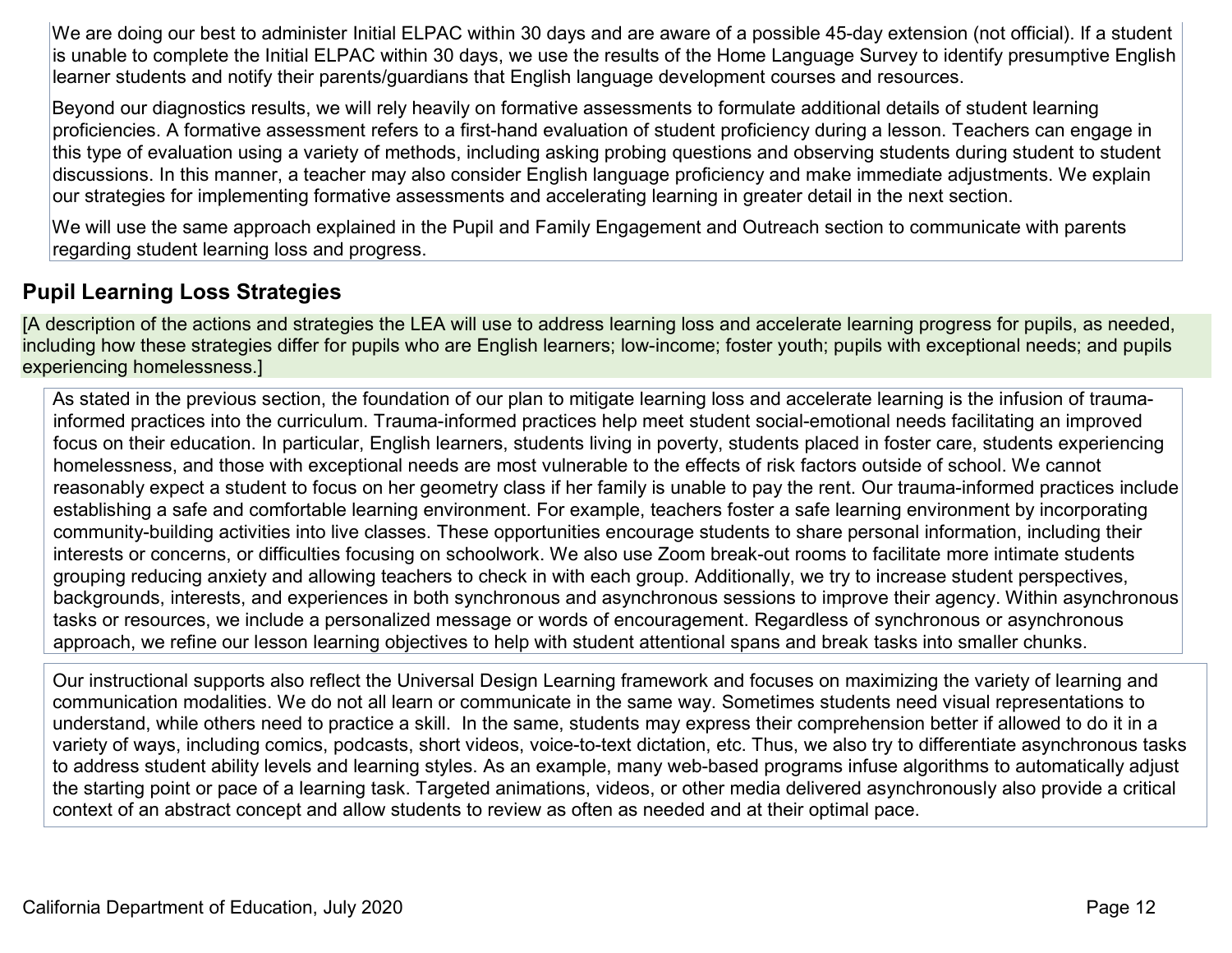Our instructional strategies focus on filling the most critical gaps, not in isolation, but at the moment students need them. This approach differs from isolated remediation concentrated on the previous year's curriculum. To know what instructional supports are required, when, and how, we strive to identify the content, skills, and knowledge considered essential in grade and course.

After reducing our curriculum to its essential learning priorities, we administer academic supports (or scaffolds) to help students access content, skills, and concepts. Examples of scaffolding or instructional support for literacy include: using text sets and systemically order them from less to more complex, by topic, to build students background knowledge; using varying strategies before reading a text, during the initial reading and subsequent readings, and after reading to support all students in comprehending complex texts; building vocabulary with a focus on words that are key to text comprehension; planning time for differentiated support for individual or small groups of students depending on their needs.

In math, we use the Understand-Diagnose-Take Action cycle to provide appropriate scaffolding or instructional supports. Understand refers to teachers understanding the revised learning priorities for this year, including prerequisite skills students need to access gradelevel content. Diagnosing refers to having an accurate understanding of where individual students stand about the revised learning priorities. To do this, teachers engage in formative assessments and review the results of diagnostic assessments. Take Action refers to planning for and appropriately implementing needed supports/scaffolds during a lesson.

The following is a summary of how we further support the acceleration of learning for specific demographic groups:

#### **English Learners**

We implement a range of information systems (e.g., graphic organizers, diagrams, videos, or other media) and improved language models (e.g., sentence frames and stems) to provide comprehensible input and structure. These instructional supports are aligned with our core instructional approach (UDL), emphasizing multiple means of engagement, representation, and expression.

#### **Pupils with Exceptional Needs**

Our instruction methodologies are part of our overall multi-tiered system of support framework (MTSS). When our universal supports are insufficient to address individual academic or behavioral needs, we administer tier 2 and tier 3 supports. Tier 3 supports are more intensive and provided for an extensive period in collaboration with community agencies.

Despite COVID-19 and societal unrest, we have not experienced any student disengaging for ten instructional days or longer, necessitating the crafting of specific distance learning plans within a student's individualized education program, or IEP. Our special education department has implemented the following:

- 1. Virtual and/or distance learning model for all special education services i.e specialized academic instruction, occupational therapy, speech and language services, etc. Our services vary according to the need of each student and family. Google classrooms are being launched this year to support specialized academic instruction virtual and distance learning services for staff, students, and parents. Student and Parent training (PPT and how-to guides) were sent to families prior to the start of the school year. In-depth staff training on google classroom occurred prior to the start of school and continues through professional development and professional learning communities monthly.
- 2. Working with staff and non-public agencies to support special education evaluations during COVID-19. We are working to identify students that may need a records review, in-person, assessment, or virtual evaluation.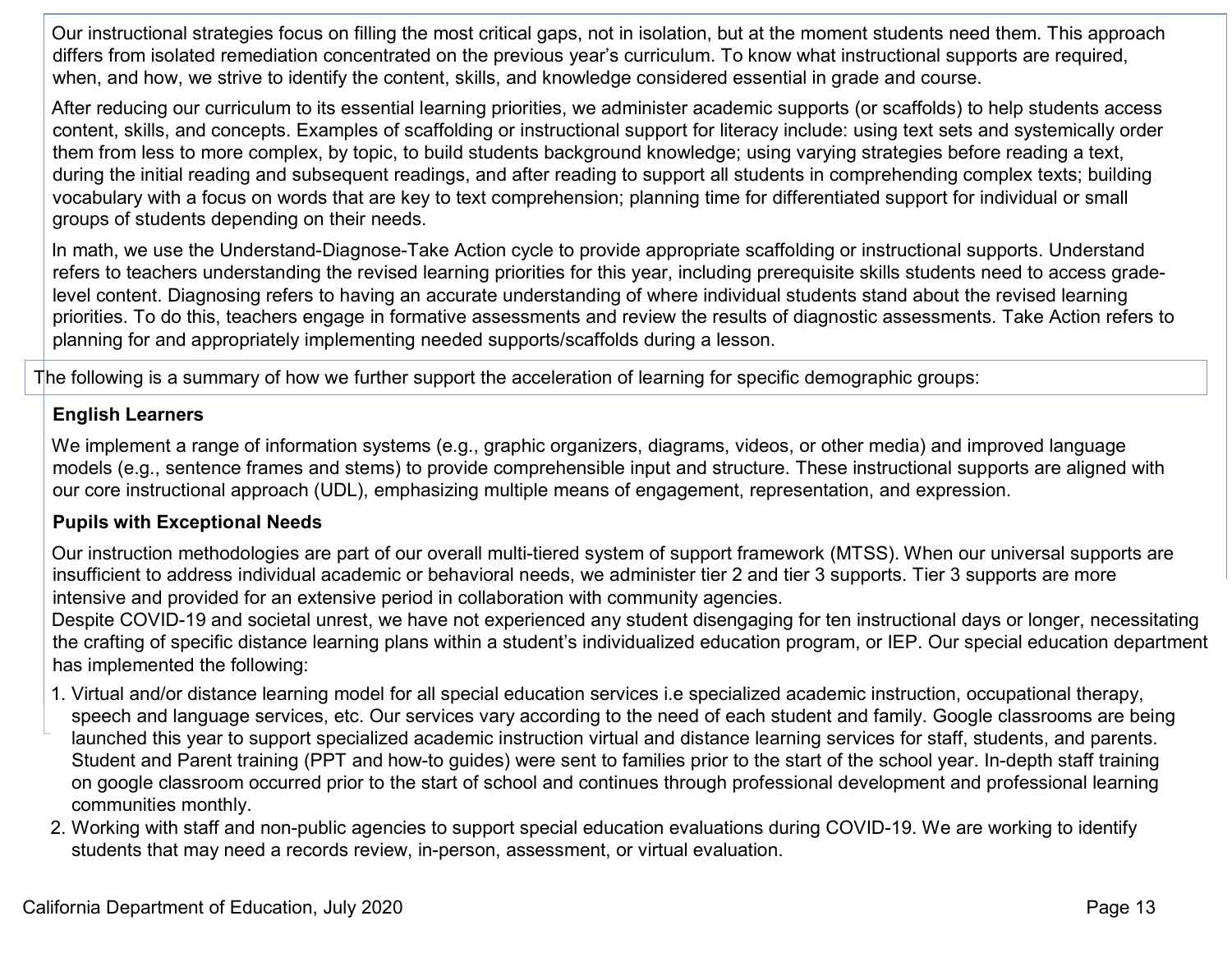- 3. The Certificate of Completion Life Skills courses as well as the Adult Transition courses were improved with more support embedded.
- 4. To support learning loss and increase executive functioning skills, a Directed Studies elective was built for students with IEPs. Students receive SAI services, curricular support, study skills, and executive functioning skills.
- 5. Three new types of positions were created to support student and staff needs that have arisen: Reading Specialists, Instructional Coach, and Compliance Coach. Each of these three types of positions supports a direct need from the previous school year within the special education department. Reading Specialists support students with special needs who require a research-based, structured, multi-sensory literacy program. Our Instructional and Compliance Coaches support teaching staff and implement quality SAI based off of their compliantly written IEPs.

#### **Pupils who are Experiencing Homelessness and Those in Foster Care**

We maximize instructional flexibility and support. Students in foster care or experiencing homelessness may be unable to attend each realtime class or meet a project deadline. We are aware of the need for increased flexibility. We will work with students and parents/guardians to avoid any unnecessary academic penalties related to matters beyond their control. We also will engage in increased outreach and coordination with community resources to provide basic needs, including food, shelter, clothing, and technology. For example, we are delivering to all of our students experiencing homeless or foster care with care backpacks that contain school supplies.

#### **Effectiveness of Implemented Pupil Learning Loss Strategies**

[A description of how the effectiveness of the services or supports provided to address learning loss will be measured.]

Due to school closures, waiver of ESSA requirements, and the effects of the pandemic, many of our students were unable to complete their ELPACs and STAR360 diagnostic assessment cycle during the last school year. The validity of spring 2020 diagnostic assessment results for those students who did participate is uncertain given the impact of the pandemic on our families, including trauma experienced by students. Additionally, the State waived the CAASPP, precluding us from analyzing results in math, ELA, and science.

We will administer the STAR360 diagnostic for ELA, early literacy, and math at the beginning of the school year, again at the end of semester 1, and a third time toward the end of semester 2. We plan to analyze the results of our diagnostic assessment to formulate a general understanding of how students are progressing toward understanding State content standards. The results of these assessments may influence our grade and course scope and sequences.

However, we will rely heavily on formative assessments to formulate details of student learning proficiencies. Ideally, formative assessments occur during each lesson. They do not look like a traditional quiz or final examination. A formative assessment refers to a teacher evaluation of student proficiency during a class. This type of assessment takes on a variety of methods whereby the teacher observes and processes evidence of learning. In this manner, a teacher may also consider English language proficiency and make immediate adjustments.

We will use the same approach explained in the Pupil and Family Engagement and Outreach section of this document to communicate with parents regarding student learning loss and progress. These strategies consider a family's home language, literacy level, and access to technology.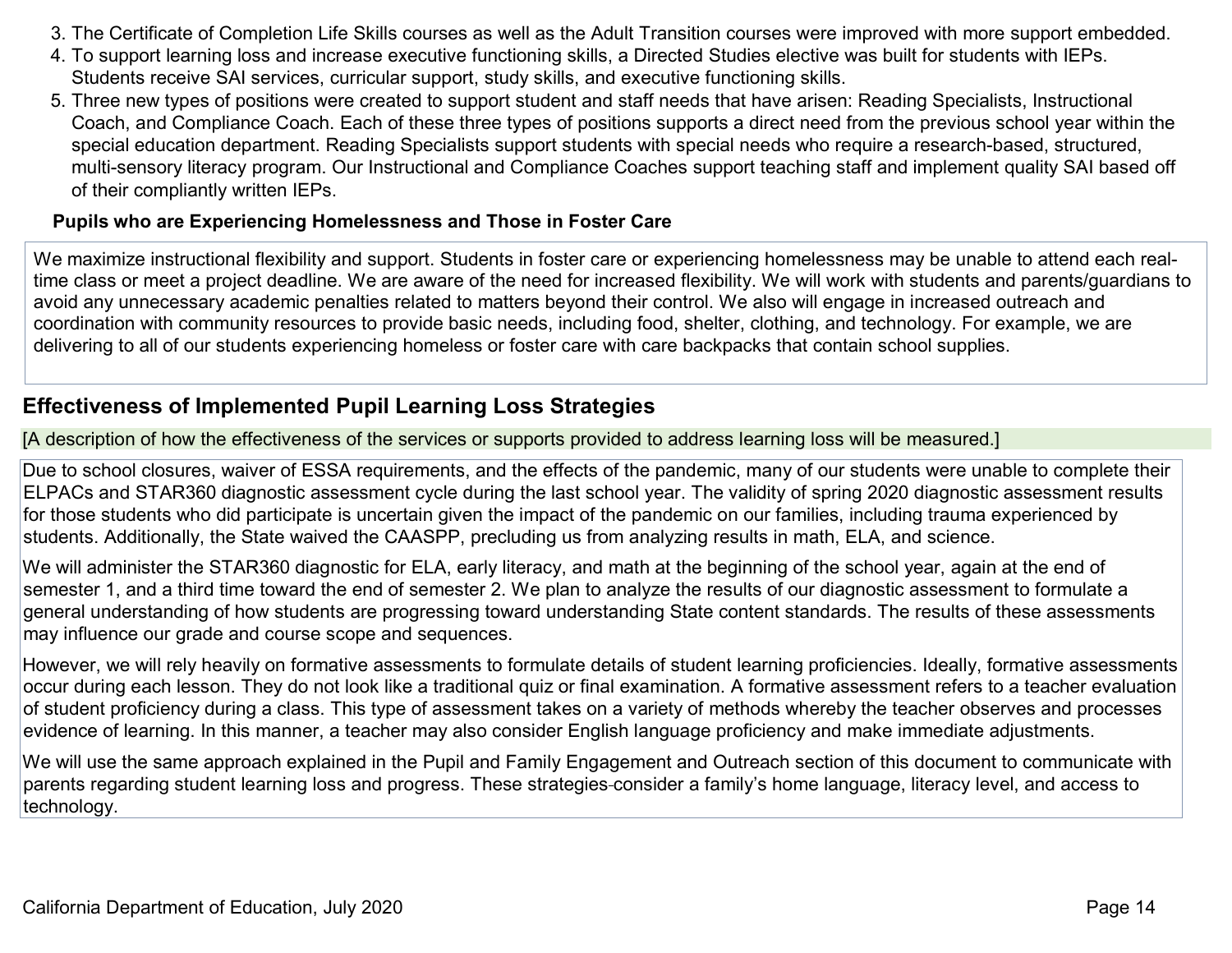### **Actions to Address Pupil Learning Loss [additional rows and actions may be added as necessary]**

|                                                                                                                                                                                                                                                                                                                                                                                                                                                                                                                                                                                                                                                                                                                                                                                                                                                                                                                                            |                    | Contributing |
|--------------------------------------------------------------------------------------------------------------------------------------------------------------------------------------------------------------------------------------------------------------------------------------------------------------------------------------------------------------------------------------------------------------------------------------------------------------------------------------------------------------------------------------------------------------------------------------------------------------------------------------------------------------------------------------------------------------------------------------------------------------------------------------------------------------------------------------------------------------------------------------------------------------------------------------------|--------------------|--------------|
| <b>Description</b>                                                                                                                                                                                                                                                                                                                                                                                                                                                                                                                                                                                                                                                                                                                                                                                                                                                                                                                         | <b>Total Funds</b> |              |
| Homeschool Teachers to provide instruction for all students, Provide school counselors to support students in<br>targeted services with social and academic wellness: in-person/distance learning platform, provide junior high<br>virtual academy coordinator and lead teacher, provide high school virtual academy coordinator, special<br>education teachers, intervention specialists, Executive Director/Assistant Principals/Specialists provide<br>instructional coaching for teachers; lead "data talks" discussions and analysis on student assessment results,<br>monitor and supervise services for EL; and monitor student attendance and participation schoolwide, student<br>intervention support, school psychologists, high school success coordinator * 10% of certificated salaries will be<br>funded with LCFF Supplemental & Concentration funds (contributing column) and the remaining 90% with LCFF<br>∥Base Funds. | \$244,632          |              |
| Staff and parent training related to understanding our MTSS, and expressly what resources are provided at each<br>tier                                                                                                                                                                                                                                                                                                                                                                                                                                                                                                                                                                                                                                                                                                                                                                                                                     | \$1,500            | $\checkmark$ |
| Staff and parent training related to understanding our English Language Development strategies                                                                                                                                                                                                                                                                                                                                                                                                                                                                                                                                                                                                                                                                                                                                                                                                                                             | \$1,000            | v            |

## **Mental Health and Social and Emotional Well-Being**

[A description of how the LEA will monitor and support mental health and social and emotional well-being of pupils and staff during the school year, including the professional development and resources that will be provided to pupils and staff to address trauma and other impacts of COVID-19 on the school community.]

As stated in the section Pupil Learning Loss Strategies, accelerated learning will not occur if instructional practices leave students feeling displaced, invisible, or unsafe. In particular, English learners, students living in poverty, students placed in foster care, students experiencing homelessness, and those with exceptional needs are most vulnerable to the effects of risk factors outside of school. For example, we cannot reasonably expect a student to focus on her geometry class if her family is unable to pay the rent. Worse, students who live in poverty often do not have equitable access to outside mental health support. To mitigate the adverse effects of the pandemic and societal, we will implement tiered trauma-informed practices per or MTSS. Generally speaking, trauma-informed practices are strategies or techniques that help students regulate emotions, build resilience, and overcome the impact of trauma/stress. We based our trauma-informed on the Collaborative for Academic, Social, and Emotional Learning or CASEL Framework.

Our tier 1 universal supports include trauma-informed practices to help meet student social-emotional needs facilitating an improved focus on their education. Our trauma-informed practices include establishing a safe and comfortable learning environment. For example, our teachers try to incorporate community-building activities into synchronous classes that offer students opportunities to share personal information, including their interests or concerns, or difficulties focusing on schoolwork. Zoom break-out rooms are used to facilitate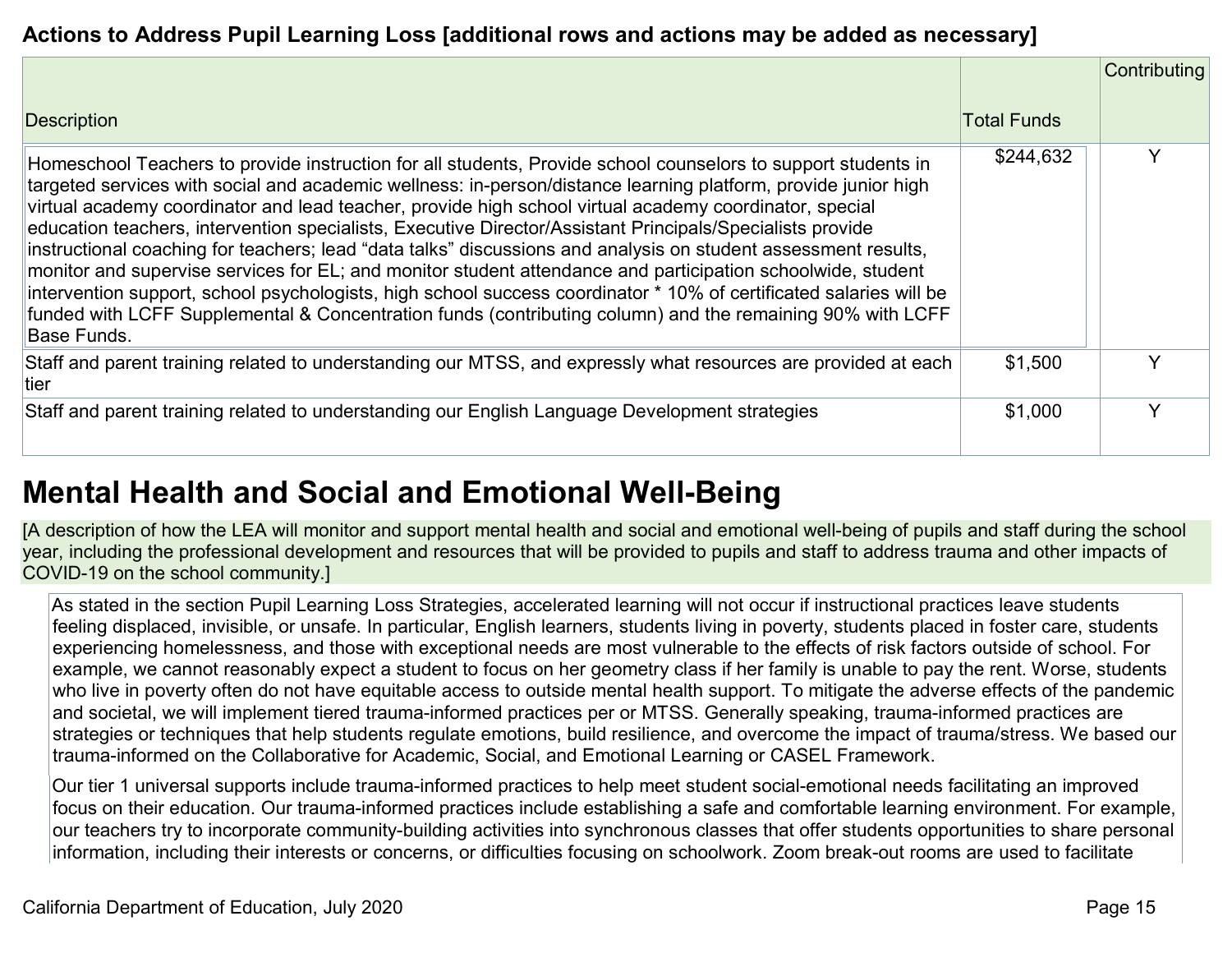more intimate students grouping reducing anxiety and allowing teachers to check in with each group. We also try to increase student perspectives, backgrounds, interests, and experiences in both synchronous and asynchronous sessions to improve their agency. Within asynchronous tasks or resources, we include a personalized message or words of encouragement. We also use asynchronous methods to differentiate instruction according to student ability levels and learning styles. Many web-based programs infuse algorithms to automatically adjust the starting point or pace of a learning task. Targeted animations, videos, or other media delivered asynchronously also provide a critical context of an abstract concept and allow students to review as often as needed and at their optimal pace. Regardless of synchronous or asynchronous approach, we refine our lesson learning objectives to help with student attentional spans and break tasks into smaller chunks.

Tier 1 supports include webinars for students and families and focus on social-emotional-learning strategies (SEL). We offer SEL webinars on the first Monday of each month. Additionally, we invite students to share how they have used SEL strategies and to ask questions. We hold the SEL sharing and Q & A sessions on the third Monday of each month. We have also created a collection of Growth Mindset resources for teachers and families. Growth Mindset approaches help normalize students' struggles with learning loss and to increase resiliency. We have also added new SEL resources for teachers and parents and publicized crisis hotlines. We expect our tier 1 supports will meet the needs of approximately 80 to 90% of our students.

Our second tier of supports includes educating staff and families about the signs and symptoms of trauma in students, including changes in behavior, unexplained headaches or body pain, irritation, and depression, and strategies to mitigate them. We use a variety of resources for tier 2 supports, including the Everfi virtual social-emotional curriculum. When we identify a student in need of level 2 supports, a Student in Crisis Coordinator monitors and collaborates with families to customize support. Tier 2 supports include enrollment in a new program called Mindset Mondays, wherein students and families focus on social-emotional-learning strategies.

We anticipate that approximately 5-10% of students will require tier 2 supports through individual or small group settings. We deploy tier 2 supports rapidly to address issues as they arise. For example, students in foster care, experiencing homelessness, or struggling with poverty may be unable to focus on school despite our tier 1 supports. In these cases, our staff will immediately reach out to families and schedule a meeting to explore appropriate supports. Parents play a critical role in helping us identify issues and helping customize supports.

We anticipate that approximately 1-5% of our students will require additional individual supports beyond those provided in tiers 1 and 2. Tier 3 supports are intensive, for longer durations, and can involve outreach to and coordination with community resources. Given the impact of the pandemic and societal unrest, we are simply unable to meet every student's need without coordinating with community resources, including county and state agencies. Many community mental health organizations use HIPPA compliant mediums such as telehealth.

## **Pupil and Family Engagement and Outreach**

[A description of pupil engagement and outreach, including the procedures for tiered reengagement strategies for pupils who are absent from distance learning and how the LEA will provide outreach to pupils and their parents or guardians, including in languages other than English, when pupils are not meeting compulsory education requirements, or if the LEA determines the pupil is not engaging in instruction and is at risk of learning loss.]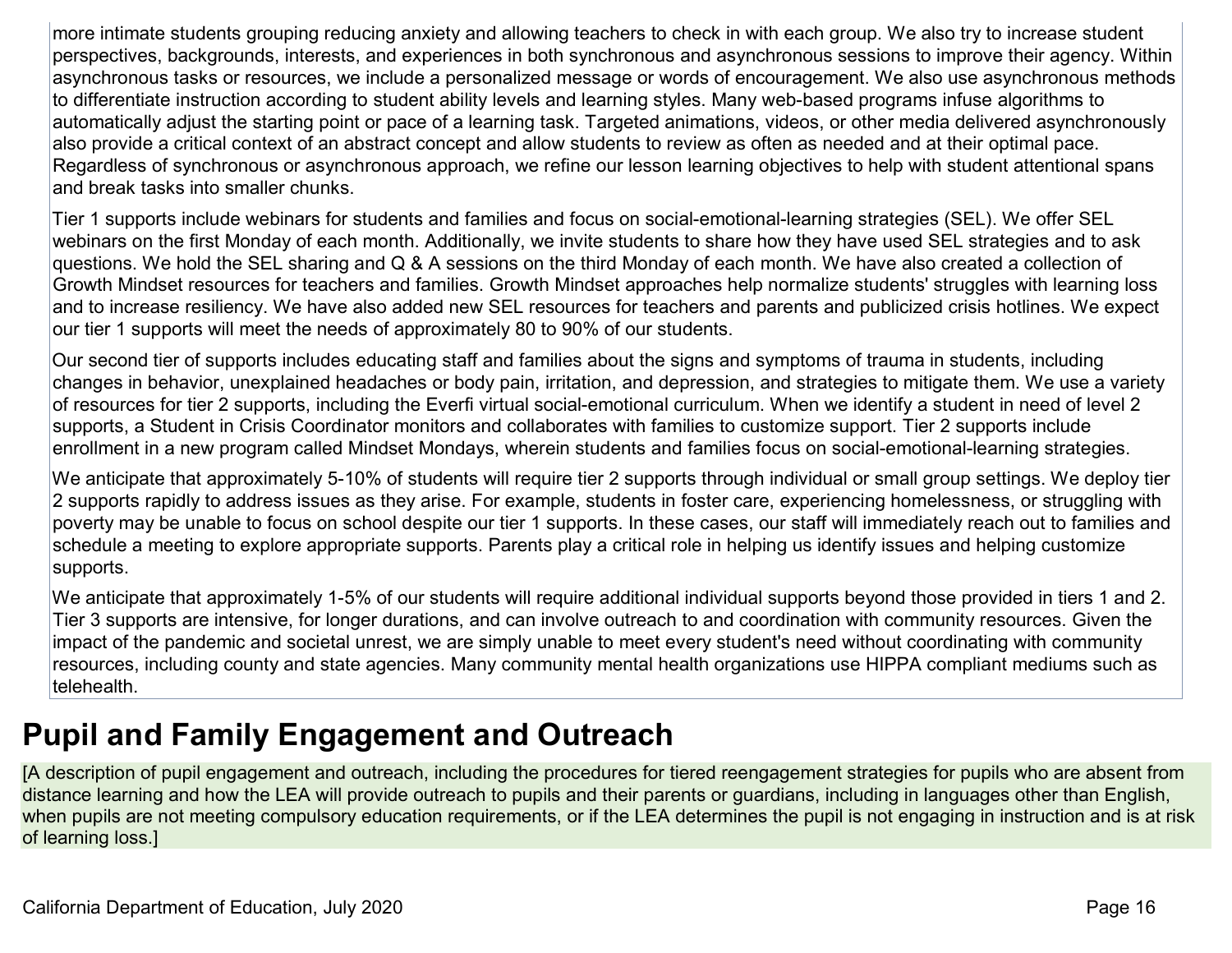Because we operated as a non-classroom-based independent study work charter school during the 2019-20 fiscal year, much of Education Code section 43504 is not applicable, particularly distance learning requirements. Instead, we continue to meet all of the independent study statutory requirements, including ensuring each student is engaged in appropriate educational activities on instructional days by assessing the time value of independent work and the quality of contemporaneous work samples. Further, our school year is longer than 175 instructional days, and we maintain daily engagement records for each student.

We are aware that the COVID-19 pandemic and societal unrest may influence many of our students to disengage. Monitoring participation is vital to help ensure student learning and wellbeing during these challenging times. Thus, our student and family engagement approach reflects positive strategies, including maintaining strong personalized relationships with students and families. These meaningful relationships help us to quickly discern student disengagement, particularly for those who disengage or are absent for three days or more (60% of the instructional days in a school week).

We assess student engagement through regular meetings with families and students, check-in meetings, office hours via telephone or internet, participation in scheduled live synchronous sessions, participation in diagnostic assessments, formative assessments, and completion of assignments as documented in our student information system (Pathways). We upload daily engagement records to our student information system. Because we will not report student attendance for funding purposes during the 2020-21 school year, we plan to use different and temporary internal codes when a student is considered disengaged or absent.

When a student disengages, our Homeschool Teacher initiates contact with the family and if needed begins the board approved noncompliance policy. Depending on the outcome of this meeting, we will provide additional and appropriate supports to meet student needs. There are times when students will need intensive supports, including referrals to outside services. When this occurs, we collaborate with the family to explore options and facilitate referrals.

When communicating with families about student disengagement, we do not assume families speak or understand English, have access to the internet, or know how to access an email.

## **School Nutrition**

[A description of how the LEA will provide nutritionally adequate meals for all pupils, including those students who are eligible for free or reduced-price meals, when pupils are participating in both in-person instruction and distance learning, as applicable.]

As a non-classroom-based independent study charter school, we do not have facilities to serve congregate meals, including cafeterias. Consequently, we do not provide congregate meals to students through the Summer Food Service Program (SFSP) or the National School Lunch Program Seamless Summer Option (SSO), including non-congregate meals during our COVID-19 closure. However, we help families find needed resources within the community.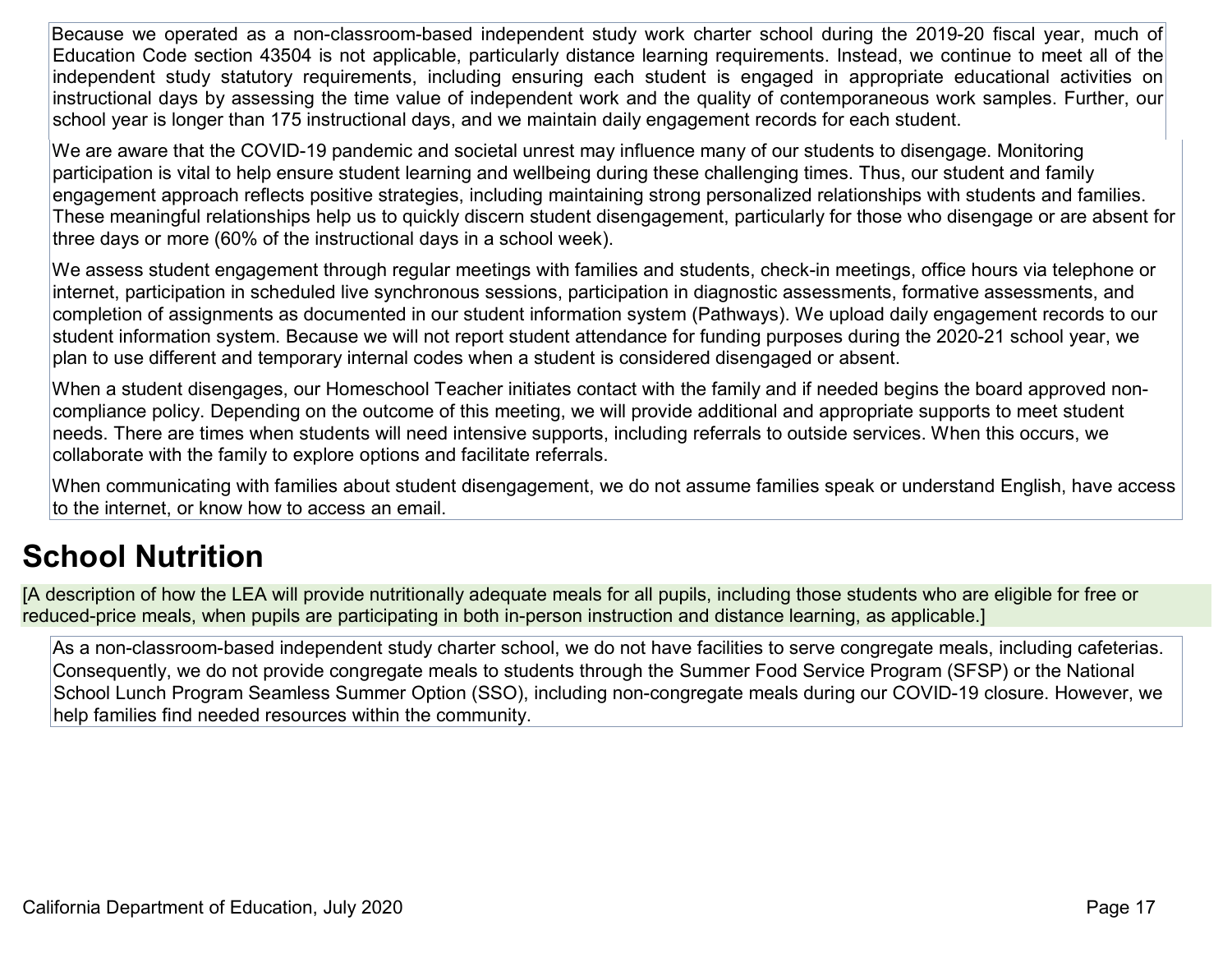## **Additional Actions to Implement the Learning Continuity Plan [additional rows and actions may be added as necessary]**

| Section | Description | Total Funds | Contributing |
|---------|-------------|-------------|--------------|
| n/a     |             |             |              |

## **Increased or Improved Services for Foster Youth, English Learners, and Low-Income Students**

| Percentage to Increase or Improve Services | Increased Apportionment Based on the Enrollment of Foster Youth, English Learners, and Low-<br>Income students                                                                                                                 |
|--------------------------------------------|--------------------------------------------------------------------------------------------------------------------------------------------------------------------------------------------------------------------------------|
| 10.07%                                     | This year for LVCS, we plan to spend \$364,755 of our supplemental concentration funds. From a $ $<br>percentage perspective, we plan to spend 100% of our LCFF. The 10.07% to increase or improve<br>$ $ services is \$3,673. |

## **Required Descriptions**

[For the actions being provided to an entire school, or across the entire school district or county office of education (COE), an explanation of (1) how the needs of foster youth, English learners, and low-income students were considered first, and (2) how these actions are effective in meeting the needs of these students.]

English learners, students living in poverty, and students placed in foster care, are vulnerable to the effects of the pandemic, societal unrest, and resulting learning loss that exacerbates previous achievement gaps. As such, we considered the unique needs of unduplicated groups throughout this plan. We focus on evidence-based practices when identifying and implementing support for our unduplicated students. For example, we aligned our trauma-informed practices with the CASEL framework.

[A description of how services for foster youth, English learners, and low-income students are being increased or improved by the percentage required.]

The actions/services intended to increase the quantity and improve the quality of support for English learners, students living in poverty, and students placed in foster care are summarized below according to respective sections:

Continuity of Learning

- staff and parent training related trauma-informed practices
- access to community resources. Distance Learning-
- staff and parent training related trauma-informed practices in a *distance-learning format*